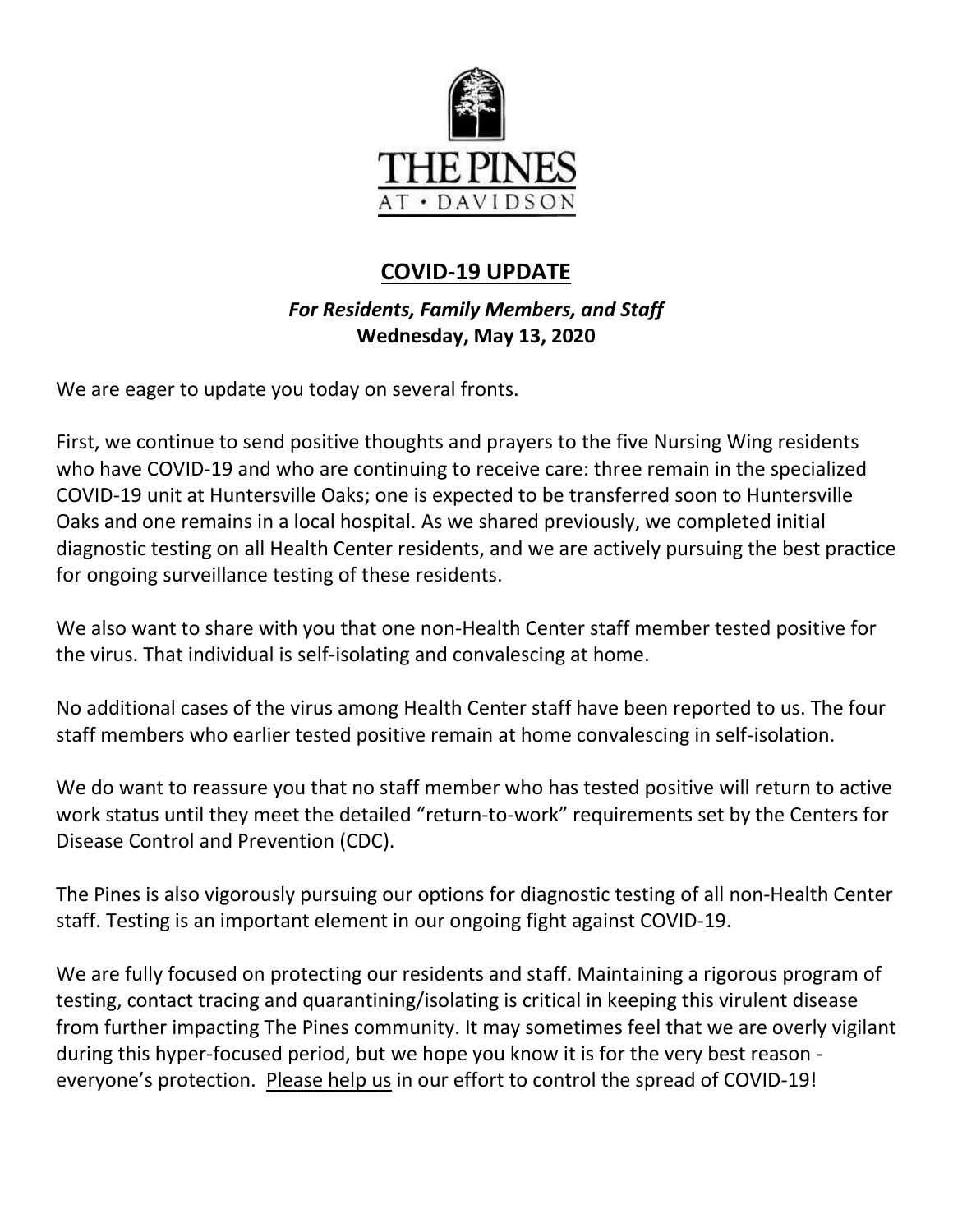#### **ADDITIONAL INFORMATION**

### **Observing Community Safety Guidelines**

We regret the need to re-state this, but based on observations by deeply concerned fellow residents and staff: please heed the following safety guidelines. There are some individuals who are engaging in unsafe behaviors. *We urge these residents to please:*

- Stand 6 ft away (or more) from other individuals.
- Do not meet in groups of more than 10 individuals (even if seated 6 ft apart from each other) in a gazebo or lounge. Meetings of 6 individuals or fewer is preferable.
- Please **wear masks** especially if you are speaking across a fence (6 ft. away) with a non-Pines person. And it is even more important for you that they wear a mask!
- **DO NOT pass food (birthday cake!) or bags to each other through the fence at Hickory Crest, dog park or other places.** This is happening *to the distress of your neighbors*.
- DO NOT congregate if there are others safely visiting with their family or friends near a fence or comparable area.
- Visit for a short time only do not bring chairs and sit for an extended visit.

Take these important steps to help keep everyone in our community safe from COVID-19. A resident recently noted, **"We are all making sacrifices to keep each other safe."** Please ask yourself*: is an unsafe behavior worth not only my health, but possibly the wellbeing and the life of someone else in my community?*

# **Important Reminder: COVID-19 Symptoms**

If you develop any COVID -19 symptoms such as **fever (=/> 99.6 F)**, **cough, or shortness of breath**, please call your primary care provider AND call our Wellness Clinic (ext. 1467) or our Charge Nurse (ext. 1463).

Please also do the same if you came into contact with somebody in the past 14 days who exhibited such symptoms, has been identified by a healthcare provider as a "presumptive positive," or has tested positive for COVID-19.

Additional COVID-19 symptoms can include: **chills, repeated shaking with chills, muscle pain, headache, sore throat, new loss of taste or smell**. In addition to these symptoms, please seek immediate medical attention by pressing your emergency call button or pulling an alert cord and calling 9-1-1 if you or another resident experience: **trouble breathing, persistent pain or pressure in the chest, new confusion or inability to arouse, bluish lips or face**.